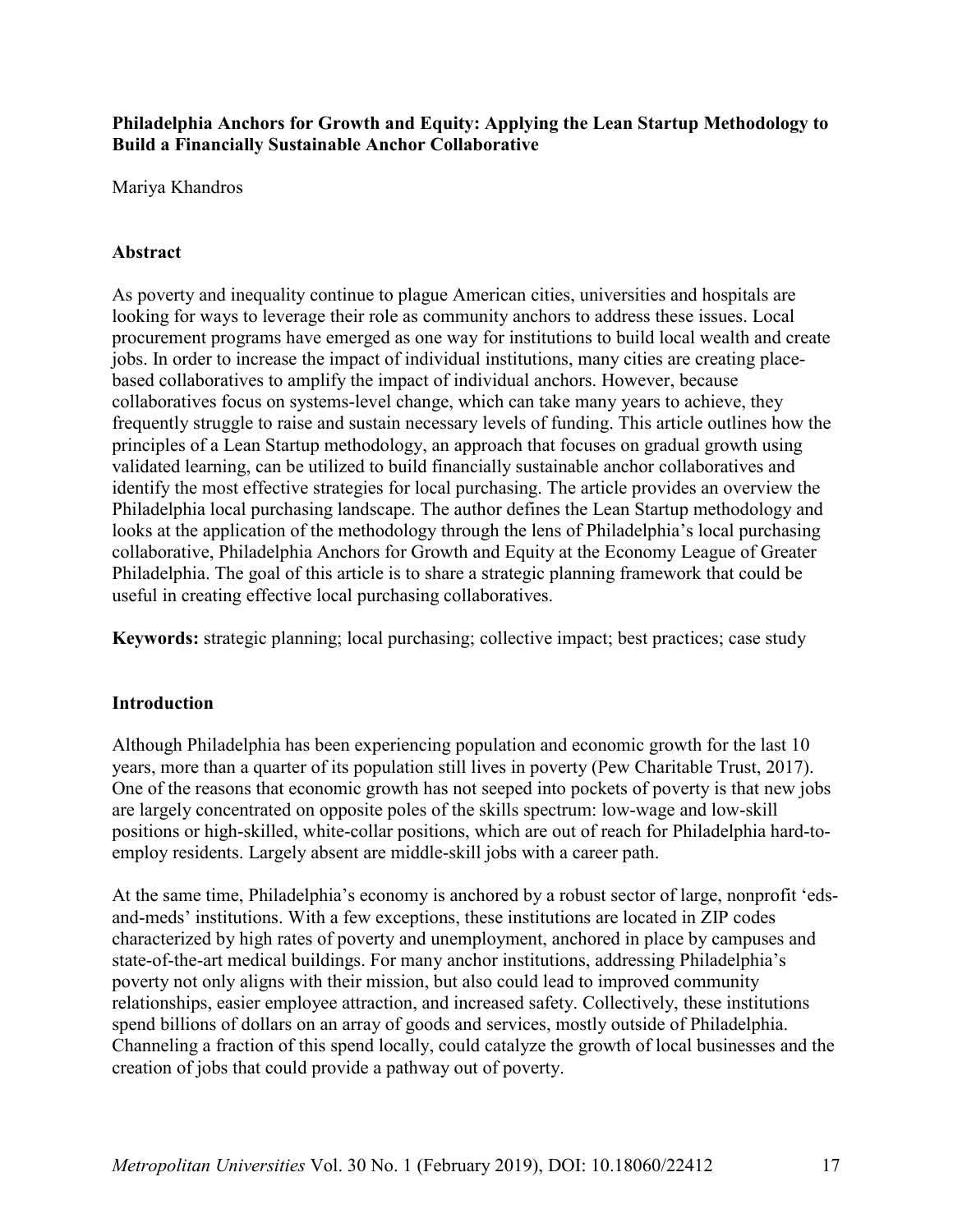In 2018, the Economy League of Greater Philadelphia launched Philadelphia Anchors for Growth and Equity (PAGE). The League created a partnership between the Economy League, the City of Philadelphia and more than a dozen Philadelphia-area institutions. This alliance works to capture a portion of this procurement spend locally in order to grow Philadelphia businesses, strengthen the local economy, create middle-skill, living wage jobs, and build wealth. Preliminary research completed by the Office of the City Controller informed the initiative.

This article summarizes the preliminary research that provided the momentum for the launch, provides an asset and gap analysis of the Philadelphia landscape, explains the Lean Startup methodology and outlines the strategic plan for scaling up PAGE. This strategic plan serves as a case study for applying the framework of the "Lean Start Up" methodology to developing sustainable anchor collaboratives. Although the landscape analysis in the early part of the report is particular to Philadelphia, others can easily apply a similar approach, used here to complete the landscape analysis and create the strategic plan, to many other initiatives and municipalities. The Lean Startup approach provides a path for starting a project on a limited budget and defining clear metrics to guide the project's growth in terms of scope and resources.

# **Preliminary Research: Defining the Opportunity and Assessing Feasibility**

As a first step, it was critical to establish whether an adequate localization opportunity existed prior to investing resources into a new initiative. It was also critical to determine whether anchors were ready, willing and able to participate in the work.

The Philadelphia City Controller's Office took the lead in studying the potential of a local anchor procurement strategy for Philadelphia. In 2014, the City Controller concluded that local hospitals and universities purchase a total of \$5.3 billion in non-salary spending, but only 52% of that amount is spent locally (Office of the City Controller, 2014). However, one cannot assume that the remaining \$2.8 billion can localized. For example, an MRI machine can cost over a million dollars, but no MRI manufacturers exist in Philadelphia and starting up a new manufacturer borders on the impossible. For this reason, the Controller's 2015 report used actual purchasing data from local anchor institutions and compared it to the survey of local manufacturing capacity. The report concluded that out of \$531 million in funds available in sectors where Philadelphia had capacity (food, medical services, medical and surgical appliances, building services, among others), only 19% was spent locally (Office of the Controller, 2015). Increasing this spend by just 25% could result in over 5,000 direct and indirect jobs (Office of the Controller, 2015).

Having demonstrated the size of the local purchasing opportunity, a central question remained. Would local anchors be willing to participate in this initiative? In order to answer this question, the Controller's Office began convening quarterly meetings with procurement directors from several the major non-profit education and healthcare institutions to discuss ways that they could increase local purchasing. Early results exceeded expectations. The institutions demonstrated willingness to commit staff time, share information, and think creatively about ways to localize their purchasing. The Controller's team also learned that there could be a strong business case for local procurement; for example, many hospitals send all of their medical laundry out of state, resulting in unnecessary fuel costs and increased risk of interruption to the supply chain. A local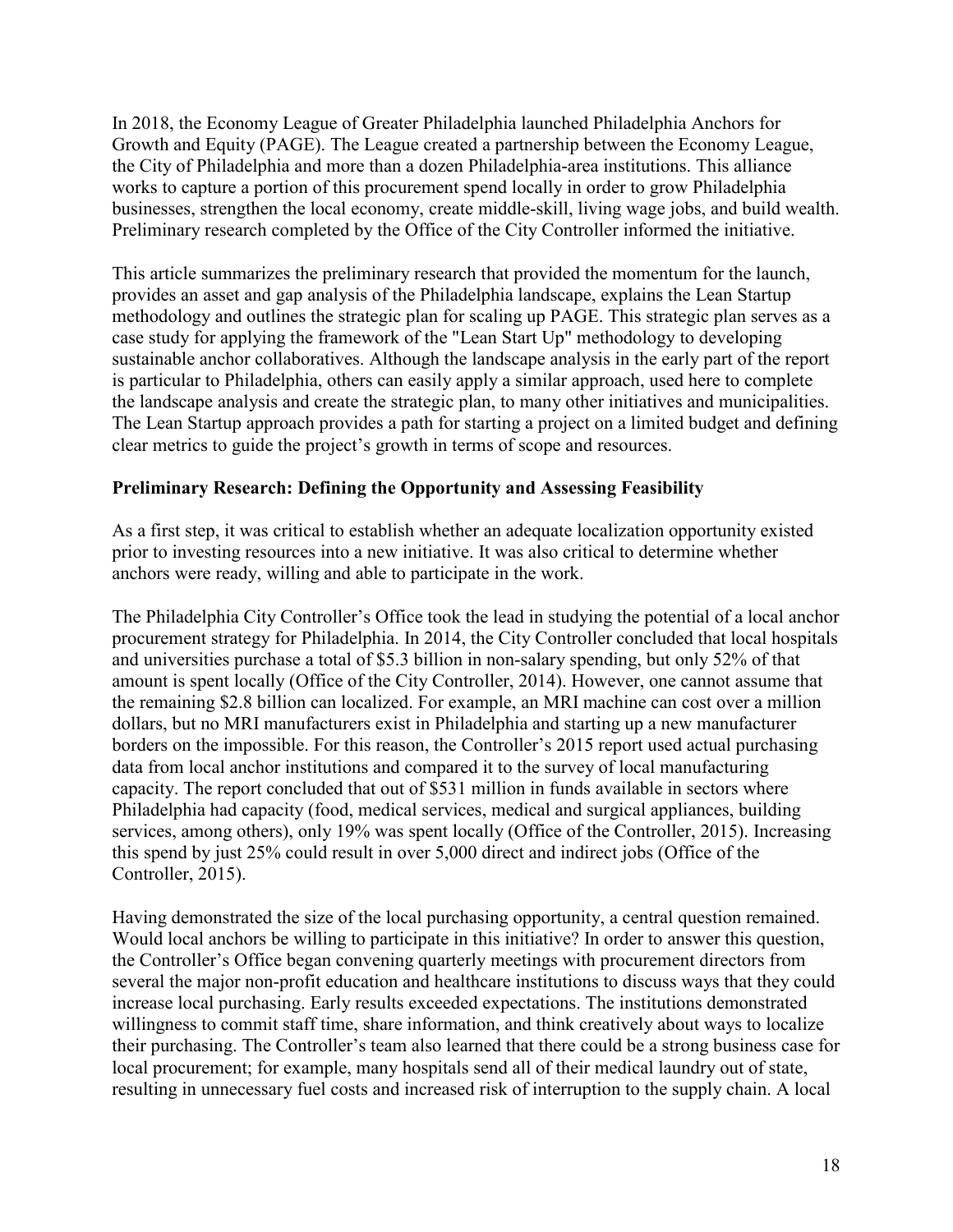medical laundry would not only create local jobs but could also reduce costs for anchors. These early meetings confirmed earlier research findings and encouraged the Controller to move forward with implementation.

### **Gap Analysis: Assessing the Assets and Gaps in the Philadelphia Landscape**

In order to develop a plan for Philadelphia's local purchasing initiative, the Controller's staff compiled a list of elements and best practices necessary for creating anchor purchasing collaboratives from institutions such as the Democracy Collaborative, Initiative for a Competitive Inner City and the Anchor Institution Task Force. This list was used assess the local business landscape (supply-side), anchor institutions (demand-side), major suppliers such as Aramark, Staples, Vizient or Premier, which can represent as much as 80% of an institution's spend (supply chain integrators) and the presence of any convening or backbone organizations. Overall, Philadelphia has most of the key ingredients to implement a successful local procurement initiative. The most notable gap was the absence of a local backbone organization. Because of the landscape analysis, the City Controller's staff began a search for a suitable nonprofit to serve as an anchor collaborative backbone organization, resulting in PAGE's relocation to the Economy League of Greater Philadelphia. The following section provides a detailed look at the gap assessment.

#### Local Business Landscape (Supply)

The first step was to establish and quantify the business opportunity within industries utilized by anchor institutions. As was mentioned previously, there is at least \$530 million of capacity within Philadelphia's existing manufacturing sector (Office of the Controller, 2015). In particular, the Controller's report identified eight sectors with capacity to serve anchors: HVAC products, electrical equipment, furniture, facility commodities, medical equipment, laboratory equipment, paper products, and office supplies. Subsequent work with anchors has identified food and medical services as additional opportunity spaces.

Finding capable businesses is an important first step. However, using local purchasing to catalyze new business growth could produce an even deeper impact. The next part of the landscape assessment looked at technical assistance and capital provision, both critical to the creation and growth of businesses. Philadelphia is rich in resources when it comes to capacity building. The city is home to a variety of support structures for growing businesses. These range from university-based small business development centers to nationally recognized nonprofits. Just a few of them are The Enterprise Center, Philadelphia Industrial Development Corporation (PIDC), The Reinvestment Fund (TRF), Local Initiatives Support Corporation (LISC), and Finanta to business groups such as the Greater Philadelphia Chamber of Commerce (GPCC), the Delaware Valley Industrial Resource Center (DVIRC), and the Sustainable Business Network (Office of the Controller, 2015).

These organizations offer a variety of programs to help small businesses working with large, institutional clients: advising businesses on questions of legal structure, bonding and insurance, writing an RFP, and managing cash flow. However, the biggest service gap was the fact that no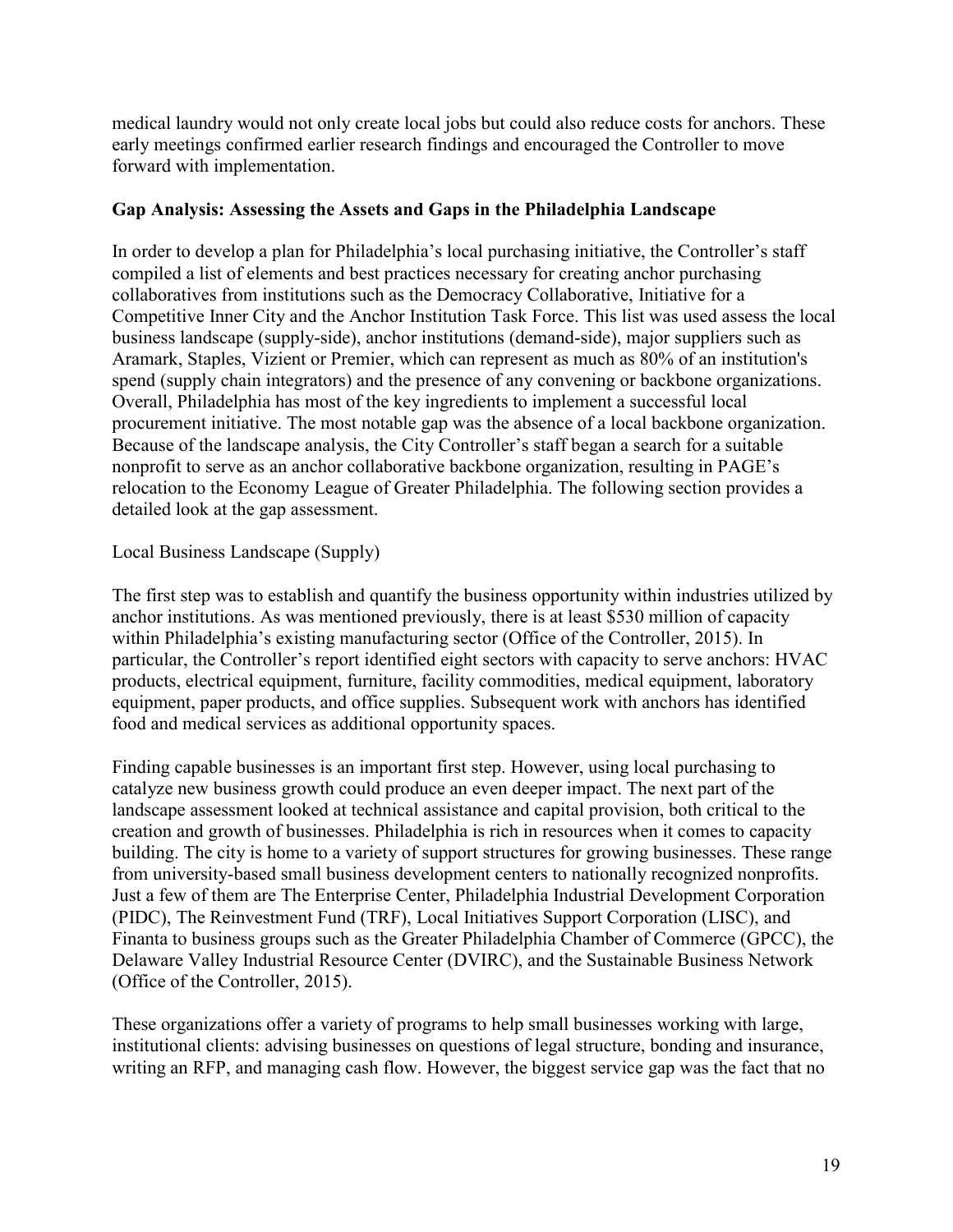programs connected businesses to new contracts, upon completion of their programs. A backbone organization or a local purchasing collaborative could fill that gap.

As with technical assistance, there are many sources of funding in Philadelphia. This, however, does not mean that there is sufficient funding. Generally, Philadelphia tends to lag other major cities in terms of funding. According to a survey done by Daily Business News, respondents considered lack of access to funds to be the number one barrier to small business success in Philadelphia (Uzialko, 2016). According to the Sustainable Business Network (2011), an average Philadelphia CDFI has \$4 million in loans available to businesses, compared to the national average of \$12.5 million. According to a more recent report by Pew, Philadelphia ranks thirteenth in the nation for venture capital invested, despite being the  $6<sup>th</sup>$  most populous city (Pew Charitable Trust, 2017). Without a comprehensive capital scan, one can make only general statements about business funding in Philadelphia, but there is sufficient reason to expect that access to capital will be one of the challenges in the anchor procurement space.

#### Anchor Institution Landscape (Demand)

There are 34 traditional anchors (hospitals and universities) located in Philadelphia, with a total annual operating budget of about \$14 billion, of which about 38 percent, or \$5.3 billion, is nonpayroll spending and therefore represents procurement opportunities for which a local vendor might be utilized. Of that \$5.3 billion in annual procurement opportunities, according to a 2014 report by the Philadelphia Controller, currently about 52 percent, or \$2.7 billion, goes to goods and services from local vendors (Office of the Controller, 2014).

In terms of community engagement, there is a significant range, based on interest, mission and available resources. Although University of Pennsylvania's community engagement efforts have been the most widely recognized, almost every hospital and university in Philadelphia has made efforts to connect with and serve their neighborhoods. The Controller's report detailed many examples of local engagement by Drexel University, Temple University, Thomas Jefferson University Hospital, and the Community College of Philadelphia, among others (Office of the Controller, 2015). More recently, Children's Hospital of Pennsylvania opened the South Philadelphia Community Health and Literacy Center, an innovative health, literacy and recreation center in 2016, providing another example of anchor investment in the local communities (Sapatkin, 2016).

Since the publication of the Controller's 2015 report, the most critical development in terms of anchor procurement has been the launch of Philadelphia Anchors for Growth and Equity, with funding from the City of Philadelphia, Children's Hospital of Philadelphia, Drexel University, University of Pennsylvania and Health System, Temple University and Health System, and Thomas Jefferson University and Health System. The institutions' early willingness to support financially the PAGE initiativeclearly demonstrated their investment in local procurement work. Other institutions participating in PAGE include the Community College of Philadelphia, Einstein Healthcare Network, La Salle University, Peirce College, Saint Joseph's University, Salus University and the University of the Sciences.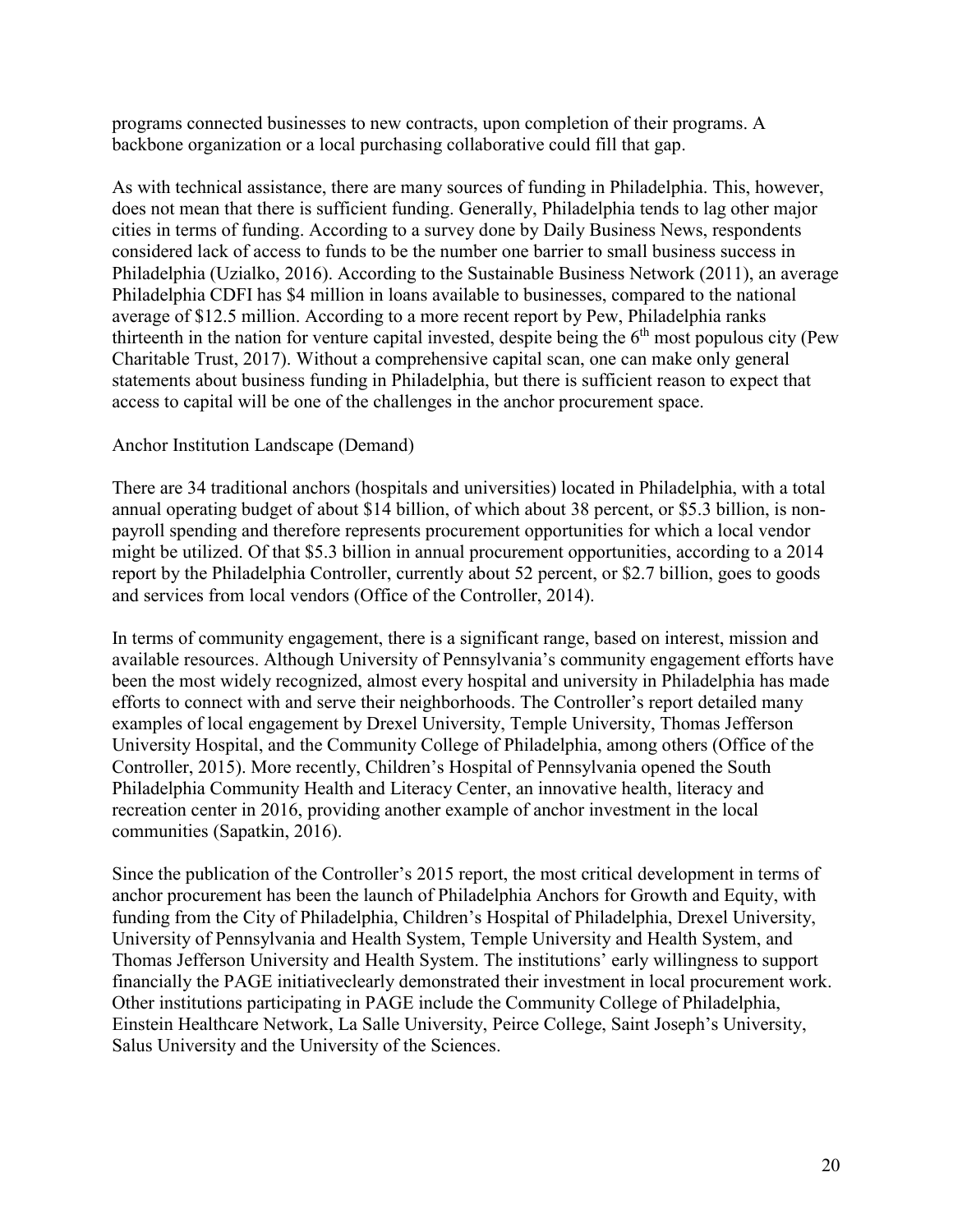In order to understand procurement from the anchor institutions' perspective, the City Controller's Office distributed a survey to all of the anchors listed above to learn about barriers, motivations and steps that anchors have taken to localize procurement. The survey yielded several interesting findings.

# *Barriers*

First, even when anchors are willing to participate in local purchasing, they face a variety of barriers external and internal, including a perceived lack of local companies with sufficient capacity, decentralized purchasing practices, high insurance, and bonding requirements required by their legal departments. Furthermore, the practice of issuing contract bids and RFPs to a small pre-screened group of companies excludes many potential local vendors. Moreover, managers had already encumbered up to 80 percent of an anchor's expenditures in long-term contracts with supply chain integrators, which are major companies such as Aramark or Staples that aggregated products and services from many smaller vendors. This places an intermediary between the institutions and their suppliers.

# *Benefits to Anchors*

While anchors participate in local procurement as a social impact initiative to improve the economy of their surrounding neighborhoods, the survey sought to identify specific benefits that anchors might receive from participating. In this regard, the vast majority (82%) stated that this work helps them become the 'provider of choice' for their community. Other benefits included meeting community-engagement goals, addressing the social determinants of health, increasing the number of competitive RFP bids and introducing flexibility into supply chains. Fifty-four percent of anchors surveyed also see local purchasing as a way to meet the diversity and inclusion requirements of certain federal grants.

## *Best Practices Implementation*

When it comes to local purchasing, most anchors have made significant headway in implementing national best practices. Most have completed a spending analysis, engaged all levels of staff and leadership, and improved some part of their bidding processes. However, areas for improvement persist. These include setting concrete goals, adding local purchasing staff and continuing to improve the bidding process. The following is a summary of findings from the best practices survey:

- Defining Local: 55% of anchors consider the City of Philadelphia as local, 27% use a "concentric" approach, with greater preference given to location closer to the anchor, while 18% have another approach, such as an immediate neighborhood.
- Analyzing Spend: 91% of respondents completed an independent purchasing analysis.
- Local Targets: Only two anchors reported setting specific local purchasing goals.
- Leadership Buy-in: Half of the survey respondents say that either executive leadership (25%) or senior management (25%) is championing local procurement. 31% of respondents say the role falls to middle management, while staff is the driving force for local purchasing at 19% of institutions.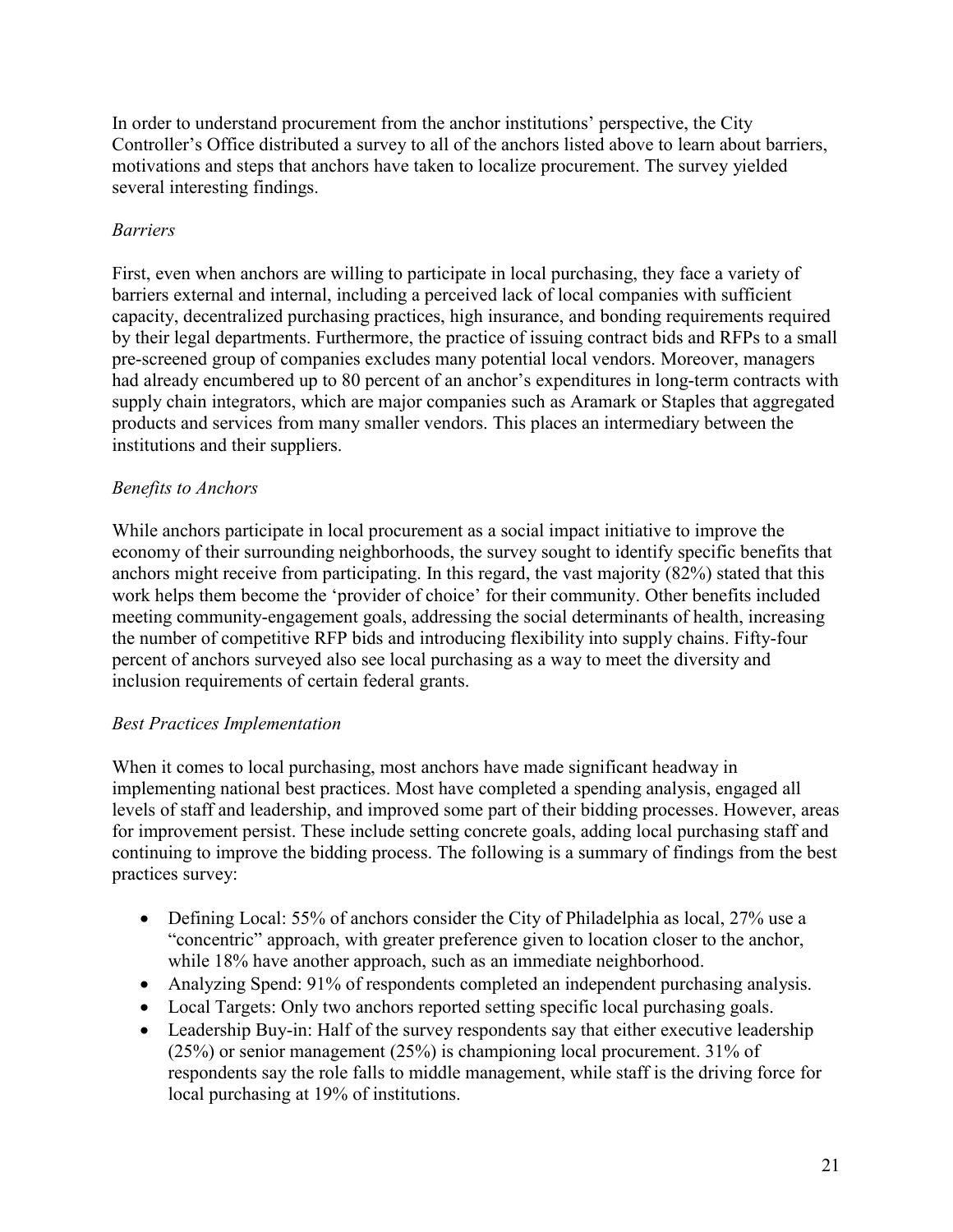- Staffing Changes:  $36\%$  of anchors created a new position in the procurement or the diversity and community outreach departments, 18% performed training with existing staff and 45% made no changes.
- Engaging Staff: When it comes to engaging employees who are not actively working on local or diverse purchasing, most respondents have no plan or resort to passive information sharing, rather than the more effective approach of training. To maintain staff engagement, 30% use communication such as announcements or newsletters, 30% perform ongoing training, while 40% do neither.
- Incentivizing Localization: 36% of anchors use only cost-reduction benchmarks to incentivize their staff. Forty-five percent use qualitative metrics, while the rest use a different approach. Nine percent reported changing performance metrics to accommodate for local procurement. However, some respondents pointed out that in cases where supervisors use qualitative criteria to evaluate performance, incentives may not be a barrier to local purchasing.
- RFP Processes: Modifying the bidding process to create room for local companies is critical to promote local purchasing. Philadelphia anchors report accelerating payment processes (18%), adding requirements to include local firms in every bid (18%), or ensuring that RFP announcements include local participation (9%). 55% did not amend the process. Several commented that they also include requirements for local subcontractors in RFPs.
- Other Actions:
	- o Thirty-six percent adjusted current IT systems to support local purchasing.
	- o Another thirty-six percent organized seminars for local businesses about the RFP process.
	- o Thirty-six percent also collaborated with other organizations to promote local purchasing initiative (e.g. other anchors, local chambers of commerce, capacitybuilding nonprofits).
	- o Twenty-seven percent made announcements to the local community to increase awareness and solicit bids.
	- o Nine percent created or funded targeted capacity building programs for local suppliers.

The fact that most Philadelphia anchors have begun to implement many local purchasing best practices is the survey's most encouraging finding. Institutions are engaging staff and thinking creatively about ways to bring in more local companies. Next, institutions should continue building on progress in areas such as staff training and modifications to the bidding process, while addressing larger gaps, such as encouraging anchors to add dedicated staff, adjust incentives, and set concrete goals. A capable backbone organization might reliably provide some of these functions.

Major Suppliers Landscape (Supply Chain Integrators)

The anchor survey showed that frequently the majority of an anchor's spend is not direct, but rather channeled through supply chain integrators (SCIs). A comprehensive local purchasing strategy will need to engage SCIs in local purchasing efforts.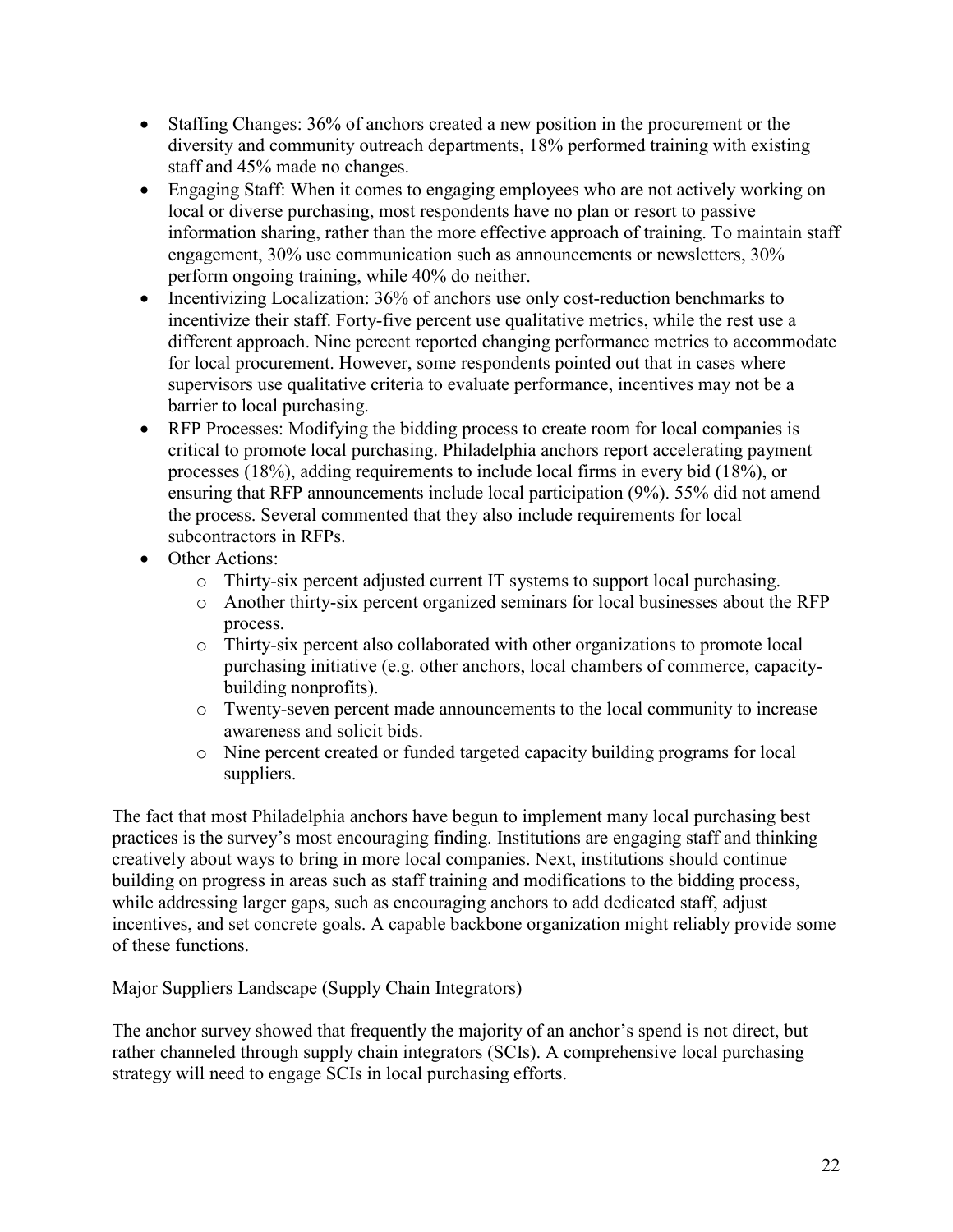According to the anchor survey, more than half (55%) of the anchors establish minority/majority partnerships between a local firm that acts as the customer service "middleman" providing services such as desktop delivery and fulfilling emergency orders, with the large national SCI contributing their extensive catalog to the partnership. For example, Office Depot uses a local Tier I distributor, Telrose Corporation. In 2017, EMSCO (a local lab supply company) and Thermo-Fisher Scientific formalized a relationship to serve the University of Pennsylvania. Other common engagement strategies included encouraging SCIs to open a local facility (27%), amending RFP language to require local subcontracts and report on local spend (18%). Only one anchor has reported unbundling contracts (breaking contracts up into smaller pieces to be more accessible to smaller suppliers).

The primary takeaway is that in order to engage SCIs, anchors must invite them to the table. As major clients, anchors wield considerable power; this is another reason why a collaborative structure will produce more impactful results than individual institutional efforts. If an SCI hears that purchasing local is important to several of their clients, rather than just one, they will invest more significantly in developing "Buy Local" strategies.

Backbone Organization Landscape (Connecting Supply and Demand)

The biggest gap identified by the landscape assessment has been an absence of a backbone organization to coordinate an anchor collaborative. A backbone organization is a neutral convener that builds a network of anchors, businesses and support organizations; creates a common definition of local; researches and reports on best practices and facilitates matchmaking between the supply of local businesses and anchor demand (Burnett 2013).

Prior to PAGE, there was no operating collaborative in Philadelphia. For several years, the Greater Philadelphia Chamber of Commerce had convened the Supplier Network, which discontinued because of the difficulty of matching up interested small businesses with the right anchor opportunity (Philadelphia Chamber of Commerce, 2017). Two institutes at the University of Pennsylvania, the Institute for Urban Research and the Netter Center for Community Engagement have done research and created toolkits to help anchors engage in the community, but neither has taken an active organizing role (Mott, 2013). The Philadelphia Area Collegiate Cooperative is a proto-GPO, with members negotiating jointly to buy commodities such as bottled water and lab supplies at a lower cost. However, this group purchasing effort aims primarily to reduce costs, rather than any localization efforts (Association of Independent Colleges, 2017). University City District, an anchor-funded special services district, has engaged institutions in the West Philadelphia neighborhood, but not the entire city.

Based on the criteria an effective backbone organization, the Economy League of Greater Philadelphia is a natural for the role of a neutral convener. The Economy League has a long history of addressing critical issues facing Greater Philadelphia by providing impactful research, connecting diverse leaders, and advancing shared solutions. A board of about 60 of the region's leading firms and institutions oversees the Economy League, giving it the staff, experience, reach, and reputation for independence to perform the functions required by a backbone organization. For these reasons, in March of 2018, the Economy League launched Philadelphia Anchors of Philadelphia of Growth and Equity, based on the research and groundwork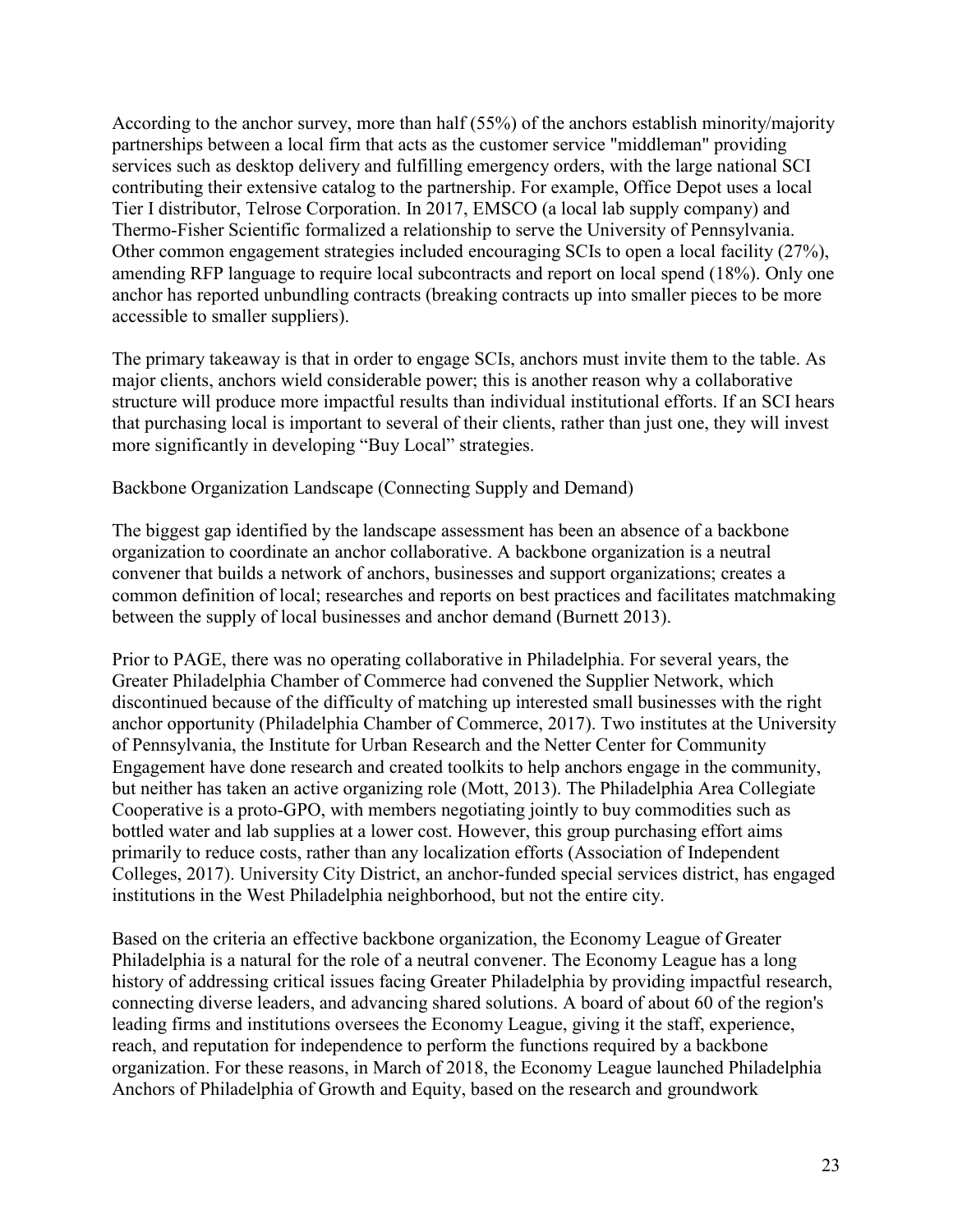completed by the Philadelphia City Controller (Khandros, 2018). The resulting strategic plan guides the development of the initiative within the Economy League over the next several years following the official launch.

#### **Lean Startup Methodology**

Philadelphia possesses most of the critical assets necessary for the success of the Philadelphia Anchors of Philadelphia of Growth and Equity. However, by far the biggest outstanding need has been a convening or backbone organization; though several attempts have been made, none have lasted. Local purchasing initiatives face two particular challenges that can result in failure. First, although local procurement best practices are standard, the backbone organizations that implement them are not. For example, in Chicago, the initiators had raised all necessary funding before the launch of Chicago Anchors for a Strong Economy (CASE), while Cleveland did not create the Evergreen backbone organization until after two cooperative businesses had been launched. Each city requires a unique approach and arriving at that approach requires trial and error. This means that an effective collaborative has to incorporate failing forward into its strategy, so that the failure of one approach to local purchasing does not translate into the failure of the whole initiative. The second related challenge is that collaboratives must maintain credibility with their funders as they experiment and, in many cases, fail. The best way to do this is to scale slowly, only growing funding after an experimental strategy has proven to be successful.

Based on these parameters, the Lean Startup methodology proved to be the most fitting management philosophy for PAGE's strategic plan. Lean Startup is an approach that focuses on gradual growth using validated learning and provides a framework for selecting the most productive ideas out of a wide field of contenders.

The Lean Startup methodology, developed by Eric Ries, applies Lean Manufacturing concepts in order to address a staggering 75% failure rate among startups (Blank, 2013). It has revolutionized management thinking about launching new ventures. Prior to Ries' groundbreaking work, many startups followed the 'stealth mode' approach: raise all possible funding, perfect the product in secret, and launch with a big splash. This approached minimized the risk of idea theft, but it left companies vulnerable to assumptions made in their business plans. One wrong estimate could—and often did—spell crushing defeat. Instead, Ries advocates for validated learning by creating several iterations of a Minimum Viable Product (MVP), the simplest version of the product that allows a company to market test its underlying assumptions (Ries, 2011). The MVP can be a 'duct tape and paper clips' solution that does the bare minimum to meet product requirements on the lowest possible budget. The MVP should then be thoroughly vetted with potential customers, to gather feedback and learn whether the product is indeed viable, or if the company should pivot and try again. Using the feedback, the creators can invest more resources to create the next version. This iterative method makes it easier to raise funding at each stage, because each previous step demonstrates the value of the product. Ries (2011) calls this cycle of creating, evaluating and updating a product the 'Build-Measure-Learn' cycle.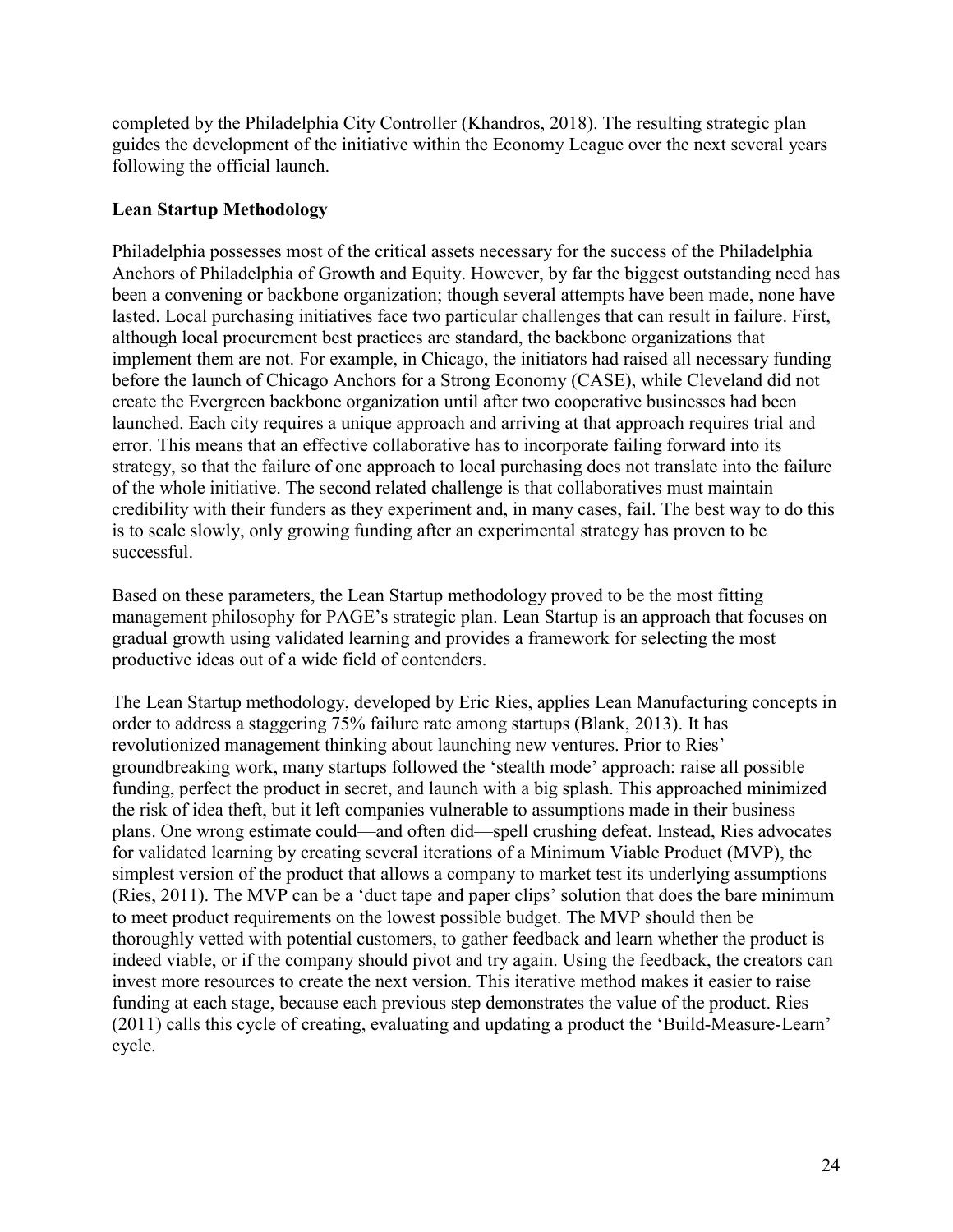The four main Lean Startup tenets that drive Philadelphia's strategy are as follows:

- Steady growth: In its final form, the backbone organization will need significant technical and staff capacity to support high levels of local anchor purchasing. However, rather than fundraising to reach that capacity all at once, Philadelphia's backbone organization should scale up slowly, learning at each step so as not to outgrow available resources.
- Clearly defined theories: Each growth phase needs to be associated with learning a specific lesson. Each phase should start with a clear theory to test.
- Meaningful metrics: Rather than settling for "vanity metrics", metrics should accurately demonstrate the success or failure of a particular theory.
- Disciplined approach: If an initiative is not producing clear results and sustained growth, the startup should discontinue it. Do not settle for mediocre growth.

# **Setting Goals**

Ries introduces a valuable concept of distinguishing between "vanity metrics" and actionable metrics when setting goals. Vanity metrics are measures easily made to show an illusion of progress, without communicating meaningful information; in the PAGE context, a vanity metric might be the number of anchors participating in the initiative. In contrast, an actionable metric demonstrates progress towards a goal, such as new contracts awarded to local businesses. To determine the best metrics, one should begin with the end goals in mind.

What is the vision for Philadelphia? Discussions with stakeholders have yielded three general mission-related goals:

- Reduce poverty (via job creation);
- Improve racial equity (via wealth building);
- Improve the bottom line for anchor institutions.

In order to demonstrate its value to funders, supporters and stakeholders, PAGE has to demonstrate its ability to meet these four goals. Demonstrating that ability requires translating the vague goals into actionable metrics that can be impacted by an increase in local purchasing.

# Goal 1: Reduce Poverty

Measuring the creation of living-wage jobs serves as the best proxy for poverty reduction. With a poverty rate of twenty-six percent, approximately 400,000 Philadelphians live below the poverty line, of which roughly 210,000 are working-age adults (Pew Charitable Trust, 2017). To reduce the number of adults in poverty by one percent, the city needs to create 2,100 living-wage jobs. The Philadelphia City Controller estimates that for every \$100 million in additional local spending, roughly 5,200 jobs - or 1,200 direct and 4,000 indirect jobs - will result (Office of the Controller, 2015). Chicago Anchors for a Strong Economy (CASE) estimates that 4 jobs are created for every million dollars in additional local spend. The discrepancy is likely due to the fact that CASE estimates do not include indirect jobs. PAGE will use the average of the estimates by CASE and the Philadelphia Controller (1 new direct job and 1.5 new indirect jobs for every \$150,000 of new local spending) to track its poverty reduction impact.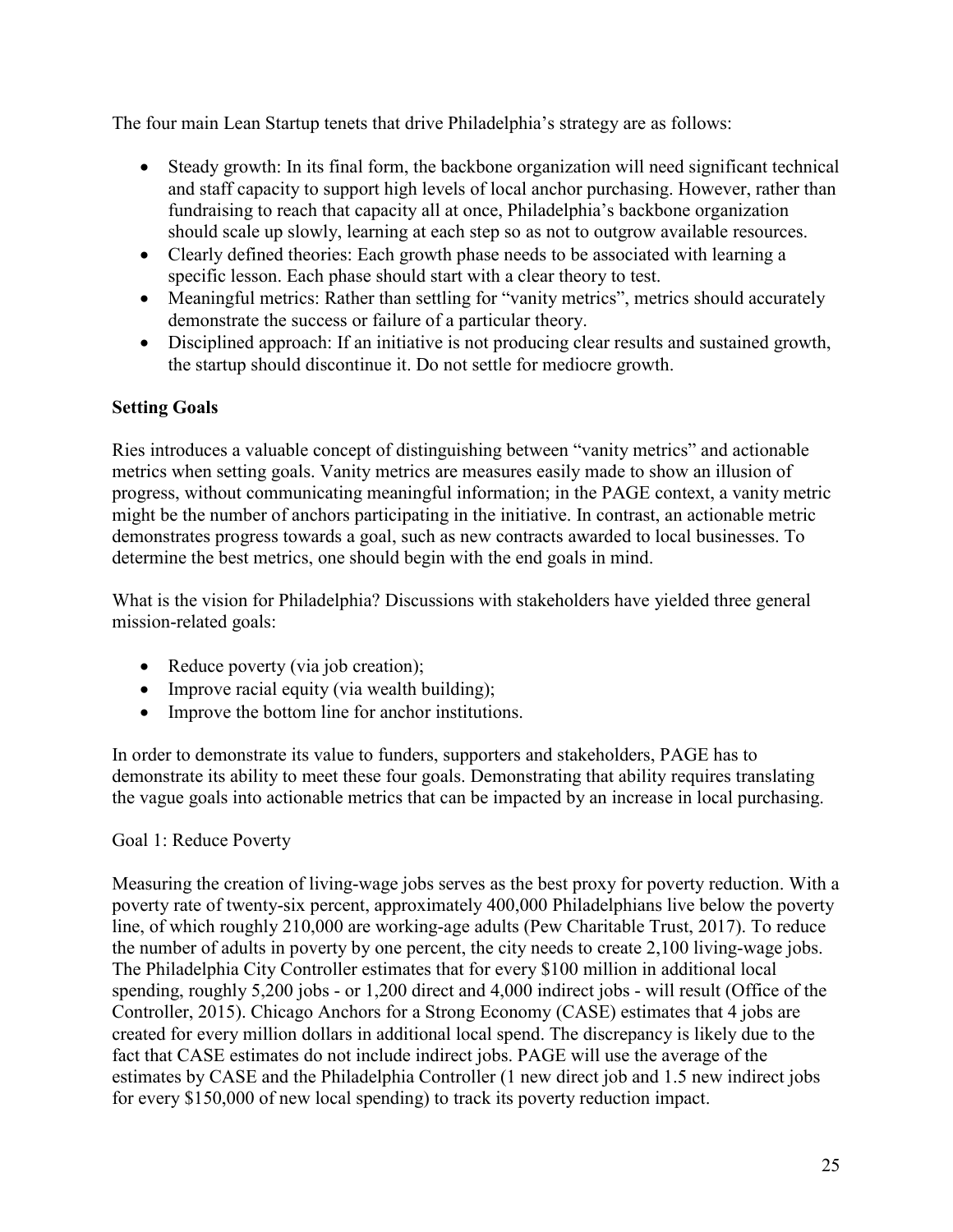Goal 2: Improve racial equity via wealth-building

While PAGE is not able to build wealth in terms of pension or investments, it can do so by supporting minority entrepreneurs with procurement contracts. A simple measure for wealth building is the total contract dollars channeled to certified minority-owned firms. One way to approach goal setting is to compare the number of contract dollars directed to historically disadvantaged enterprises to the number of such "ready, willing and able" enterprises in the MSA. According to the 2017 disparity study released by the Philadelphia City Office of Economic Opportunity, "ready, willing and able" M/W/DSBEs in Philadelphia represented 26.3% of all businesses; that number should be used for setting the minimum purchasing for PAGE, with the potential for setting more ambitious goals as the project develops (Annual Disparity Study, 2017).

#### Goal 3: Create sustainability through bottom-line impact

Although the principal reason for most anchors to participate in local procurement initiatives relates to mission, in the long term a successful initiative must wed social and bottom-line impact. An economic downturn or a major legislative change (such as the repeal of the Affordable Care Act) could place significant budgetary pressures on anchors, leaving programs that do not justify themselves on a cost-benefit basis vulnerable.

Thus, in order to ensure sustainability of the Philadelphia Anchors of Philadelphia of Growth and Equity, leaders must make a business case for local purchasing. This can be done in several ways. In the most direct way, this means that every new business added to the supply chain must either improve the anchors' financial bottom line or provide value in another form (for example through better service or increased convenience). To track this goal, as spending data arrives from various institutions, management should compare it against spending prior to the initiative, and against spending amounts afterwards on categories where they connected with local suppliers. Interviews with anchors should supplement this information. The goal, in this case, should be either lower or flat costs for targeted categories. Indirect benefits such as increased safety, improved employee and student recruitment, ease of meeting grant requirements and improvement of neighborhood can also be included in the business case through measures such as reduced security costs, reductions in recruiting and training expenses or administrative expenses.

Each of the four goals has implications for the operation of PAGE. The poverty reduction goal implies the creation of a 'first source' hiring policy that privileges hard-to-employ Philadelphians as new jobs are created. Valuing racial equity means running the localization work in a way that helps, rather than hinders, existing supplier diversity initiatives. Improvement of local economy means that while contracts with local anchors will make a big impact, the longer-term goal is to utilize local demand to create opportunities for local firms to win larger contracts with SCIs, thus resulting in the export of local goods and services beyond Philadelphia. The sustained increase in local purchasing implies that this has to make business sense. That in turn implies that local companies have to be able to compete on the merit of their price, product, and service, and anchor institutions as well as their major SCIs have to embed local purchasing into their standard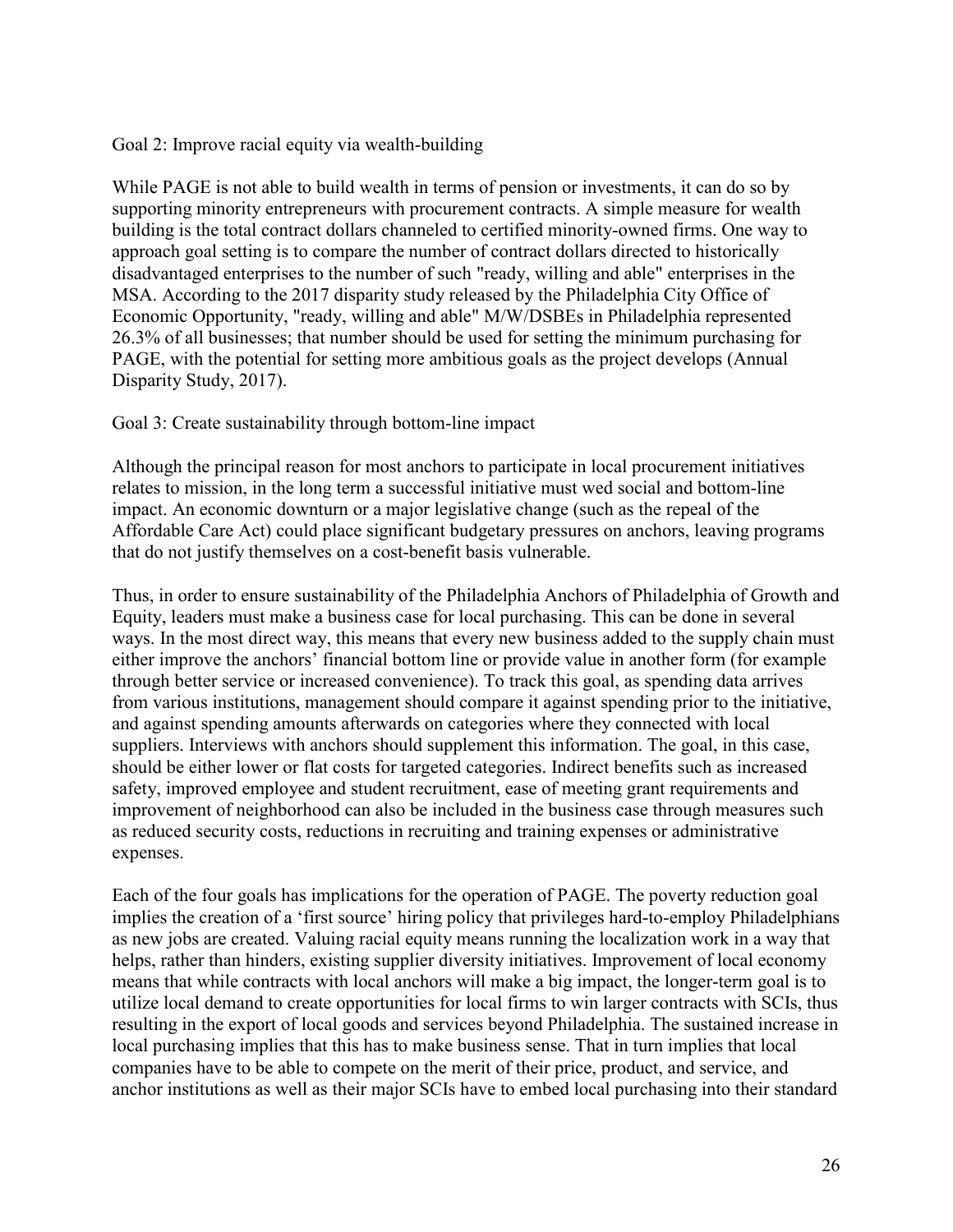business practices. These implications combined with best practices research from national procurement initiatives form the framework for the strategic plan. The backbone organization should monitor these goals and evaluate each initiative against them.

## **A Strategic Plan for Increasing Anchor Procurement in Philadelphia**

The strategic plan's structure conceives of three areas of work. The section that covers the backbone organization discusses how PAGE grew from an informal convening to a formal initiative housed at the Economy League of Greater Philadelphia. The supply section presents strategies that PAGE staff will use to identify capable local businesses and grow new businesses to capacity. Finally, the demand section discusses actions that anchors can take to increase their demand for local goods. Each of the sections roughly corresponds to the Build-Measure-Learn cycle of the Lean Startup methodology.

# **Building a Backbone Organization to Connect Supply and Demand**

Expectation: Philadelphia's biggest resource gap has been the absence of an organization committed to working exclusively on localizing anchor procurement. In the first iteration of this project, PAGE began as an informal operation out of the City Controller's Office as an early market test to find out whether local anchors would work cooperatively, share information and shift their procurement practices to create opportunities for local purchasing. If the anchors found this work valuable, they would ultimately be willing to provide seed funding for the launch of the program.

Process: PAGE started by convening purchasing officers from Philadelphia's major nonprofit education and medical institutions under the auspices of the City Controller's Office. The earliest evidence of the anchors' willingness to cooperate was the near-perfect attendance at the meetings. Institutions were open, cooperative and creative when it came to making suggestions for ways to localize purchasing. When the City Controller proposed an in-depth study to quantify the potential economic impact of an effective anchor procurement strategy, the largest anchor institutions shared comprehensive purchasing data sets.

Measure and Learn: Once PAGE evolved from a research concept to a program, it outgrew the City Controller's Policy Unit and needed to move to a new organizational home, which would require participating anchors to step in as investors in the program. Because the institutions saw value in the approach, the City of Philadelphia's Commerce Department, Children's Hospital of Philadelphia, Drexel University, Temple University and Health System, Thomas Jefferson University and Health System and the University of Pennsylvania and Penn Medicine all financial commitments to PAGE, providing the seed capital to begin implementation.

Following the launch, it will be critical to keep track of the return on investment. Long-term sustainability will require proof that donated funds are translating into local jobs paying a living wage, increased tax revenues, and benefits for participating anchors. It will be tempting to focus on vanity metrics such as membership or website traffic but discipline in evaluating success will be required for long-term viability. The rest of the plan focuses on strategies for PAGE to achieve these goals.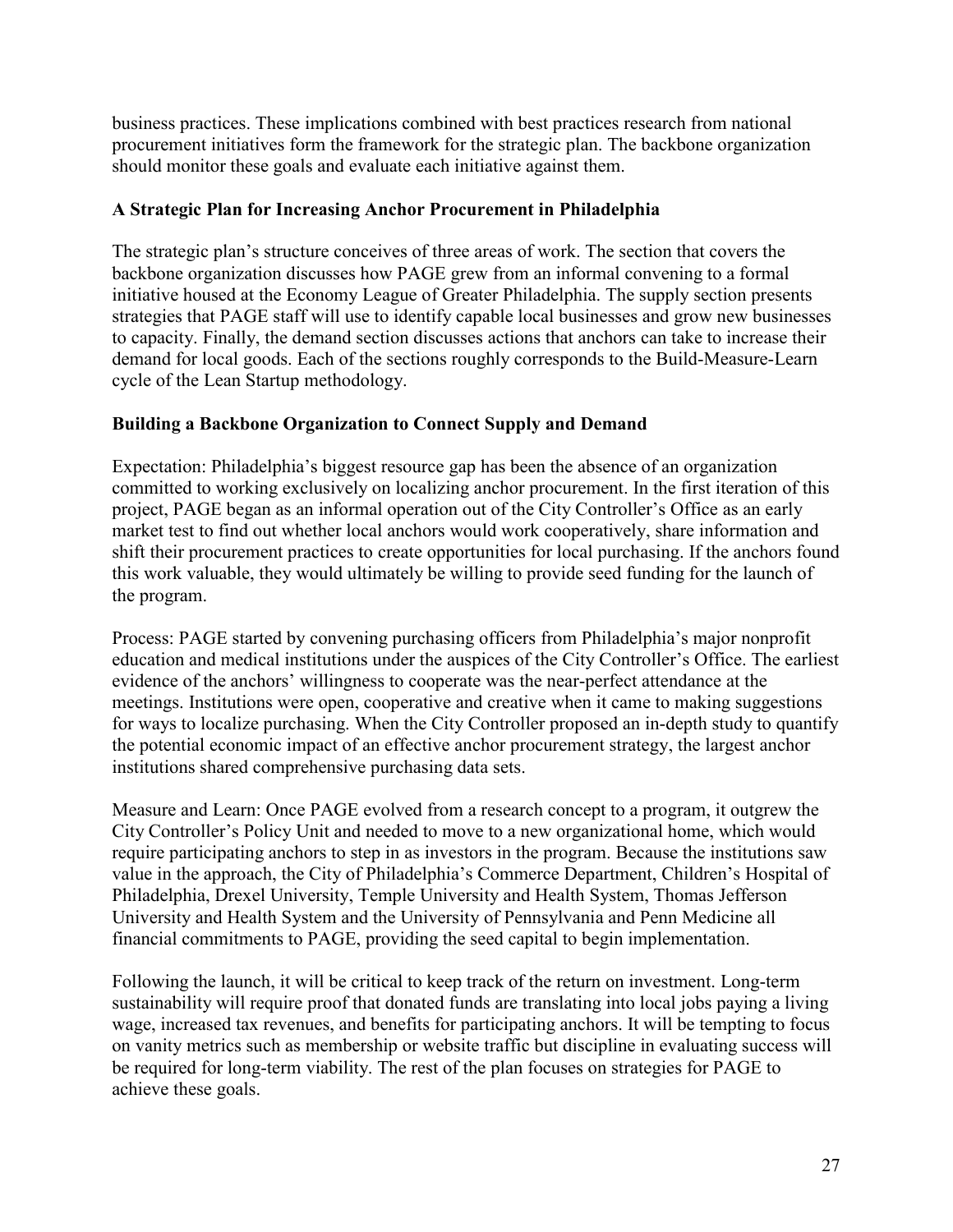## **Finding, Growing and Building Capable Local Businesses (Supply)**

In order to localize anchor purchasing effectively, PAGE needs to create a steady pipeline of anchor businesses. The first step is to identify capable businesses and connect them to anchor opportunities. PAGE will test several strategies to identify capable businesses. These include identifying and sharing lists of current anchor suppliers and creating a capacity screening mechanism to evaluate businesses that do not have recommendations from major clients. Next, PAGE will look for ways to grow businesses to capacity by creating shared service solutions for hospitals and connecting businesses to capacity building programs. Finally, PAGE will look for ways to catalyze the creation or attraction of new businesses.

## Capturing Existing Capacity

#### *Strategy: Create a database of local businesses with capacity.*

Expectation: During informational interviews, several procurement directors expressed a desire to see a comprehensive directory of all qualified, local businesses to facilitate their localization efforts. This phase will test the hypothesis that one of the reasons that anchors do not use local businesses is that they do not have a comprehensive list of capable businesses.

Build: PAGE staff will collect lists of existing, local suppliers serving anchors, and compile them into a searchable database. Staff may enhance this list with additional businesses from local business support organization. The 'minimum viable product' will be an Excel or an Airtable database, but as the backbone organization grows, the list should expand into an easily accessible online platform.

Measure: As far as measurement, businesses with new contracts or new revenue and new jobs are useful metrics of success. Growth and change in database usage patterns will be another indicator of success or failure; for example, if growth plateaus too soon that is a likely indicator that anchors reviewed the database, but ultimately did not find it useful.

Learn: Two lessons are critical during this phase. First, the Controller's 2015 report identified eight industries with capacity to serve anchors by looking at high-level manufacturing data. Compiling a list of actual companies will test the report's conclusions in practice by determining whether companies with capacity exist and can meet anchor needs. Second, creating a comprehensive list of local companies will test the initial assumption that anchors do not use local businesses due to a lack of information. If sharing this information with anchors does not produce meaningful results, the PAGE team will investigate further barriers to local purchasing.

#### *Strategy: Screen new companies for capacity*

This structure can also inform the second strategy for identifying capable businesses: developing a capacity screening mechanism for businesses. If the expectation is that a screening mechanism will effectively identify capable businesses, then a higher percentage of screened businesses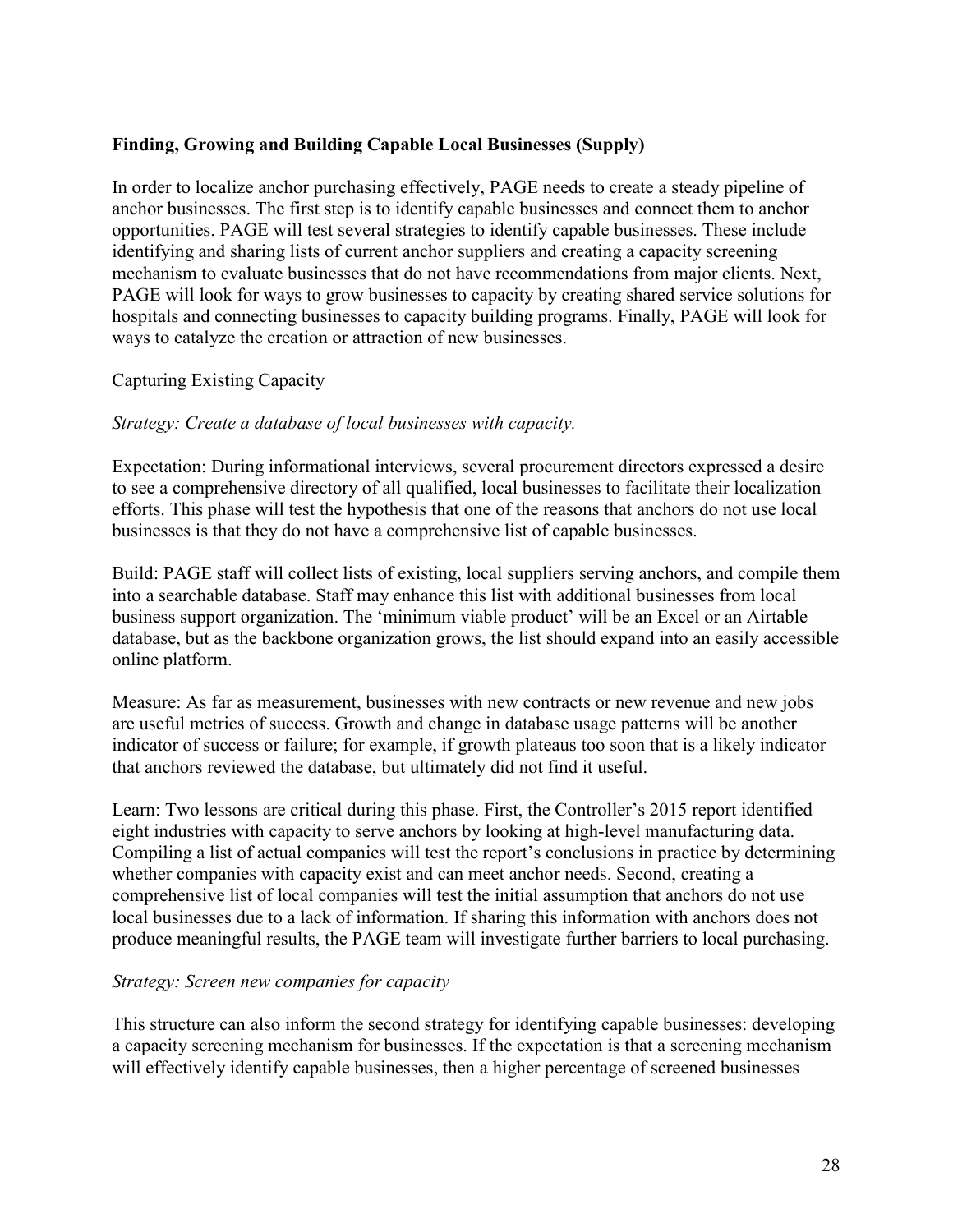should successfully compete for anchor contracts, as compared to those unscreened. The mechanism can be refined over time via the 'build-measure-learn' cycle.

Growing Promising Businesses

### *Strategy: Work with existing entrepreneurs to create shared services*

Expectation: Anchors are willing to cooperate with each other, but competitive pressures have prevented potential joint projects from moving forward. An external convener will be able to bring competitive institutions to the table over non-competitive or commodity products and services.

Build: During meetings in 2015 and 2016, procurement directors identified medical laundry as a potential opportunity for localization. Several of the hospitals were shipping all of their laundry (nearly 20 million pounds) out of state to Maryland and New Jersey, because there are no medical laundry facilities in Philadelphia. This practice added unnecessary fuel costs and risk to the supply chain. Building a local laundry would create as many as 100 jobs and reduce cost and risks for the participating hospitals. A local entrepreneur considered, but eventually passed on the opportunity, and PAGE is currently in the process of identifying a company interested in taking advantage of this opportunity, as well as convening investors, real estate companies and support organizations. The medical laundry will be the first test case for joint projects strategy.

Measure: With joint projects catalyzed by PAGE, the measure of success will be whether the project (e.g. medical laundry) goes forward and achieves financial sustainability. Local jobs created will be another measure of effectiveness.

Learn: Anchors have already identified several other promising joint endeavors, including a medical supplies sterilization plant, kit and tray assembly, and a local produce processing center. The success of these projects will hinge on the willingness of anchor institutions to commit a critical volume of spending to catalyze the creation of a new project. It will be important to test if, following the initial brainstorming stage, anchors commit resources to the creation of a given project.

## *Strategy: Provide capacity building, capital and workforce training to help promising companies reach capacity.*

The landscape analysis demonstrated that many business-support organizations in Philadelphia could provide consulting services, low-interest financing, as well as a trained workforce via a variety of training organizations. If in the process of identifying capable entrepreneurs, the PAGE team finds promising companies that are not yet large enough to serve anchors, the team can connect them to capacity-building programs. The PAGE team should measure the effectiveness of these programs by seeing whether companies reach the requisite capacity upon completing the training.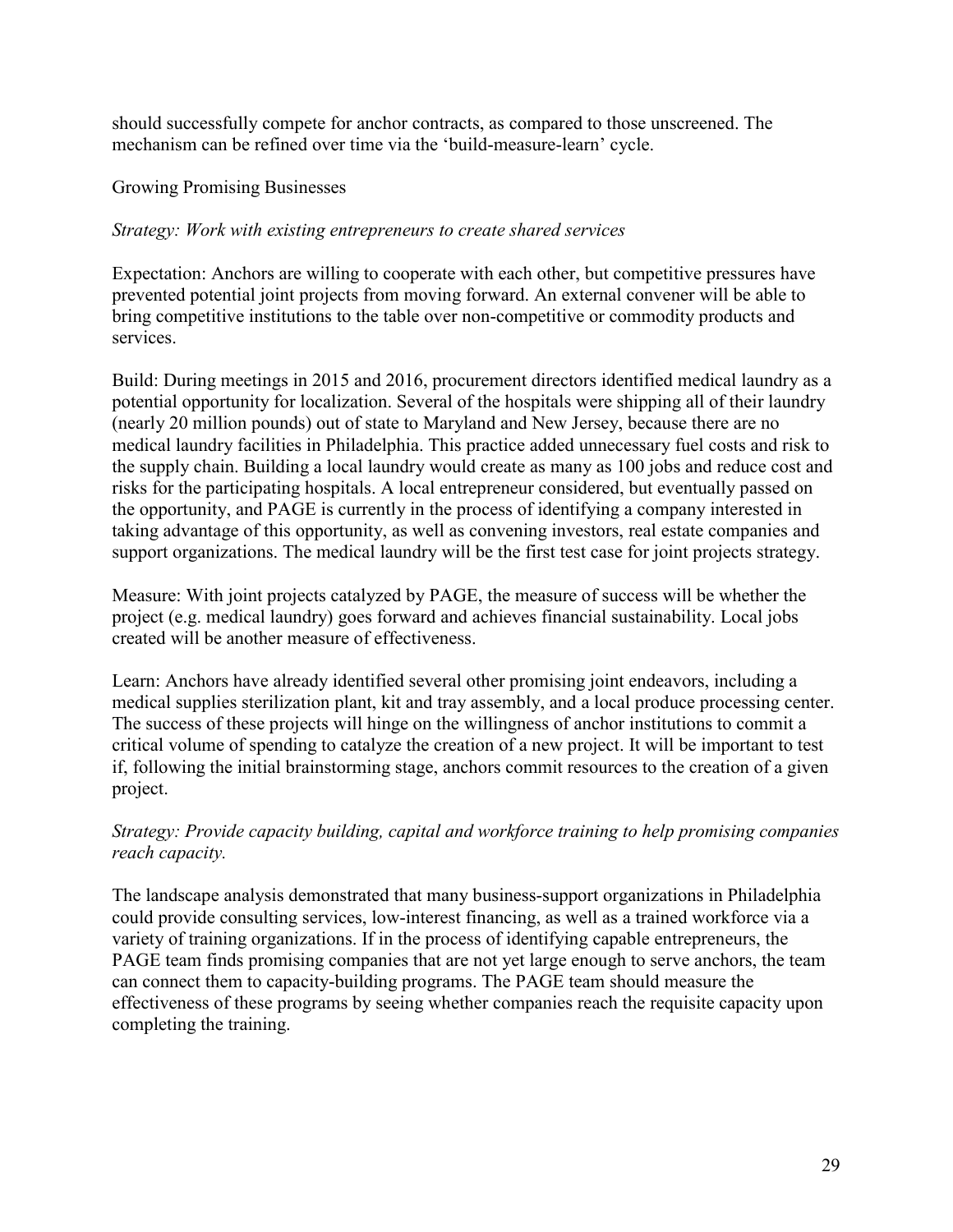#### Building New Capacity

Expectation: Once existing businesses have connected to anchors, and companies that could and wanted to shift direction have taken advantage of existing opportunities, the remaining step is the creation of entirely new businesses.

Build: There are two possible approaches. First, PAGE may take the approach of Evergreen Cooperatives and facilitate the creation of cooperatives or other forms of employee ownership (e.g. ESOPs) that can source a high volume of cheap commodities or provide basic services for anchors while building community wealth. Another approach would be the one recommended by the Brookings Institution: to use the research dollars and purchasing power of anchors to incubate innovative technology and health start-ups. PAGE could collaborate with The University Science Center to pursue this business-creation approach.

Measure and Learn: At this stage, the PAGE team will test will whether PAGE's existing programming can facilitate the creation of new businesses. In the short term, the attraction of entrepreneurs to opportunity spaces discovered by PAGE will indicate success. In the long term, total jobs, years to reach profitability, total new investment dollars and revenues created will help provide the measure of success for the initiative.

#### **Shifting the Purchasing Behavior of Anchors (Demand)**

Expanding local supply is an important step to increasing local procurement, but the internal systems work done by anchors will be critical as well. Fortunately, Philadelphia anchors have already shown extensive commitment. The first step recommended by best practices literature, a detailed analysis of institutional spending, most of the anchors have already completed. Additionally, by committing staff time to the Controller's quarterly meetings, anchors have identified several joint projects, shared information about their largest vendors and provided survey data about internal barriers. The institutions have also enabled the continuation of this work by funding PAGE at the Economy League.

To build on this preliminary work, anchors should implement local purchasing best practices to reduce barriers and increase the number of contract opportunities for local businesses. The survey issued by the City Controller can help provide the baseline for policies that they should implement. In the spirit of the Lean Startup methodology, the Economy League has divided best practices into easy-to-implement, medium and challenging. Anchors should begin with the easiest to implement policy changes, to demonstrate their effectiveness, and build up to more complex shifts after securing deeper buy-in with leadership and staff.

#### *Setting Goals and Communicating the Commitment to Local Purchasing*

Expectation: The act of setting goals and communicating them internally and externally should yield early results in terms of increased local purchasing.

Build: First, it is critical to build support for PAGE within each anchor institution. Anchors can begin financially supporting a backbone organization through fees or in-kind support.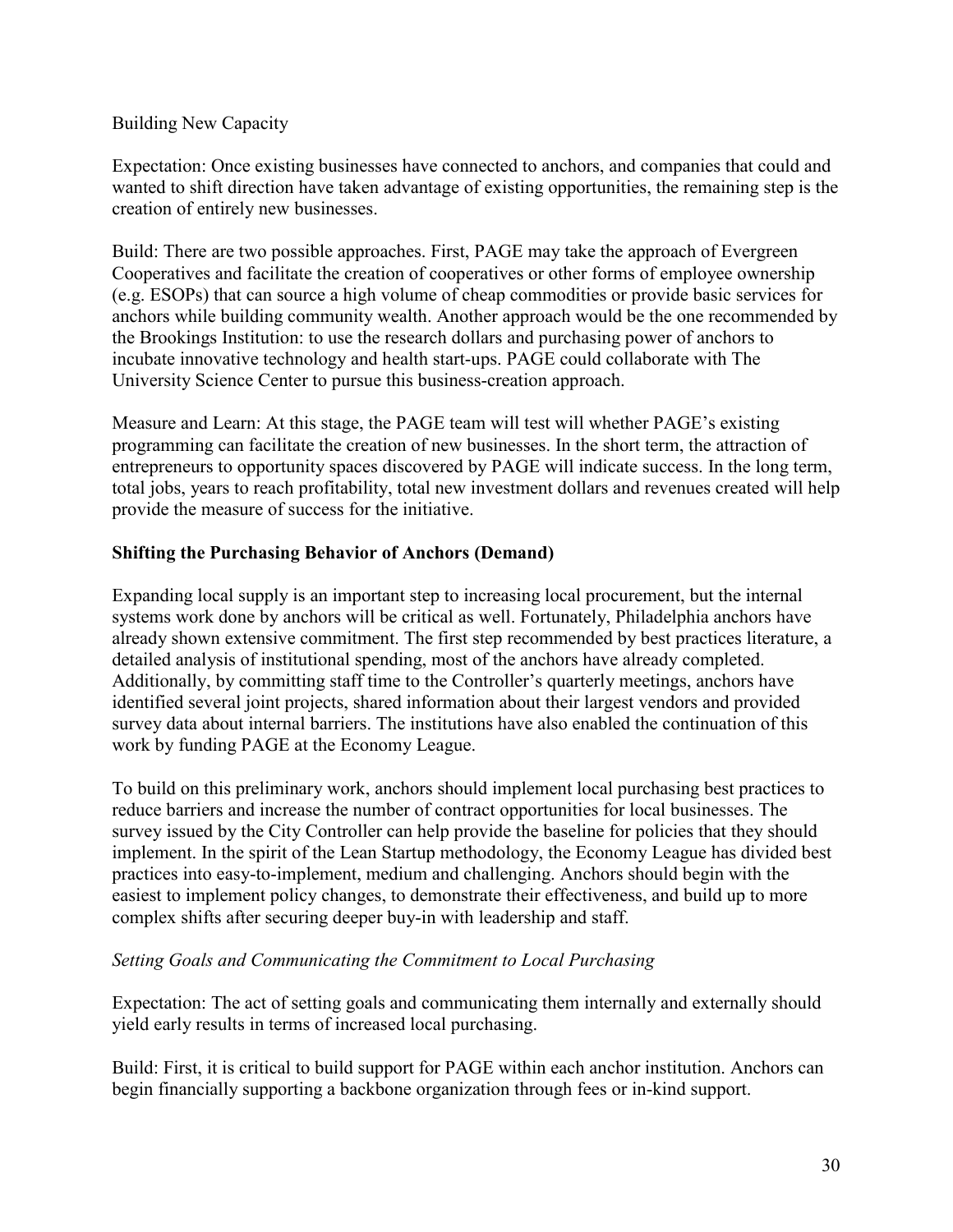Next, anchors should set concrete local purchasing goals and share them with all levels of staff, and every purchasing decision maker, including departments beyond procurement such as Information Technology, Facilities and Legal Departments. Securing their buy-in can help further organizational procurement goals. Finally, they could also hire or assign a dedicated staff person to coordinate local purchasing efforts.

Anchors should also communicate these goals externally to current SCIs and other large vendors, via a group letter or meeting. For an added level of accountability, anchors should add local purchasing language into new RFPs.

Measure: Setting concrete spend goals will allow anchors to measure the effectiveness of local purchasing strategies. Additionally, this is the time to develop a policy checklist based on national best practices and to determine how an institution's internal policies compare, and set policy implementation goals as well.

Learn: This phase will serve as a litmus test for internal buy-in, and for the openness of an anchors' major suppliers. If institutional leaders receive considerable push-back, they should use the opportunity to gain a deeper understanding of institutional barriers to local purchasing and develop strategies to address those barriers.

#### *Making Improvements to the RFP Process*

Expectation: The biggest internal barrier and consequently most important change an anchor can make is improving the RFP process.

Build: Following on the changes from the first phase, anchors can deepen their commitment by improving the RFP process. They can start by regularly sharing data with PAGE and providing a forecast of upcoming contract opportunities. They can provide an option for accelerated payment or work with capital provision agencies to ensure cash-strapped businesses have access to bridge capital. Lastly, anchors can commit to adding at least one local company to the list of vendors invited to participate in a bid or making RFPs public. An even deeper level of commitment would be to invite local vendors to participate in shaping the RFP to maximize their chances of meeting the requirements.

Measure: Measures of success for amending the RFP process can include total dollars and number of contracts flipped to local companies.

Learn: PAGE staff have identified many potential barriers to local purchasing. Addressing each of them in turn will allow stakeholders to determine which produce meaningful outcomes and significantly increase local purchasing, and discard the strategies that sound impactful, but do not produce results.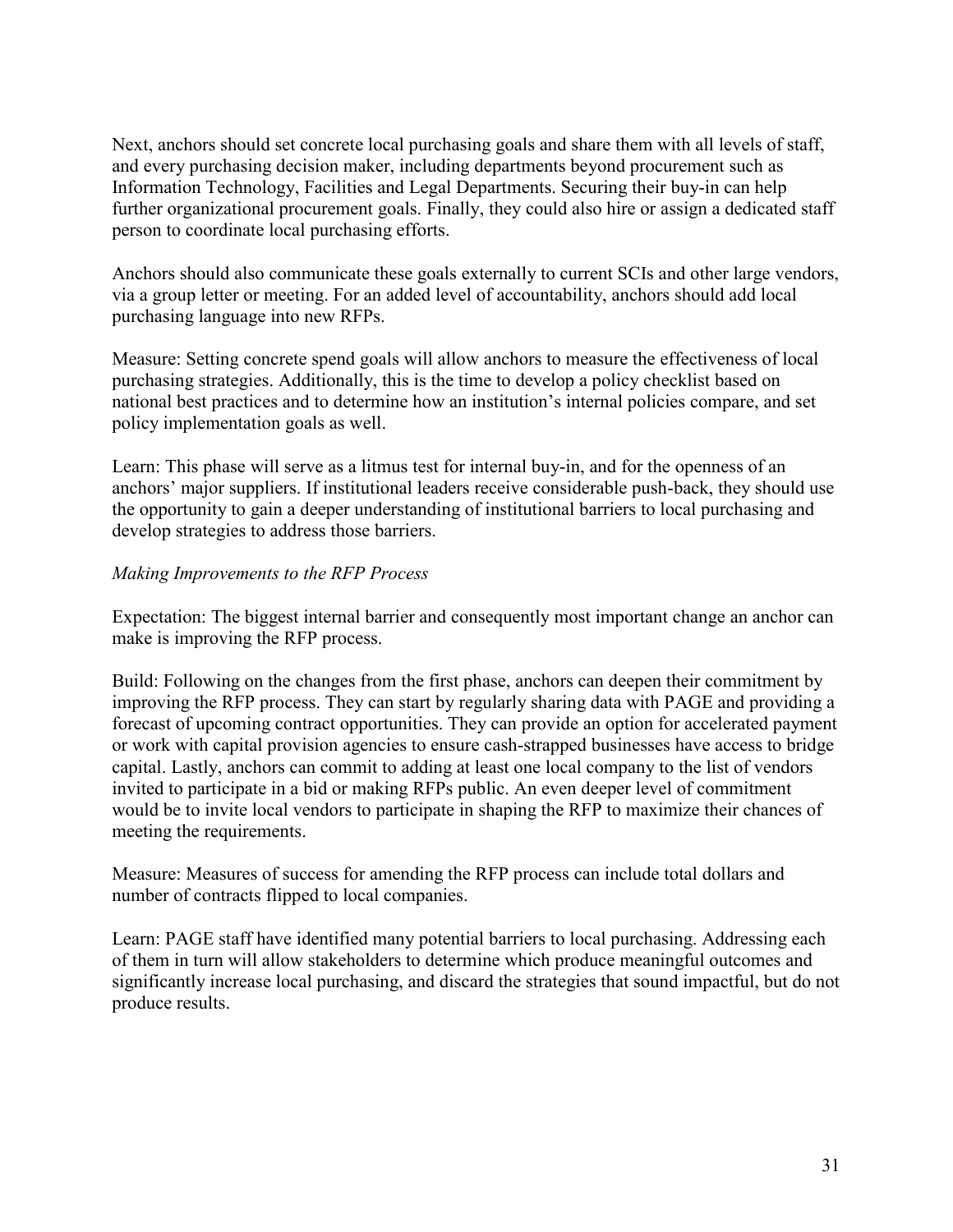### *Engaging Supply Chain Integrators*

Expectation: Supply Chain Integrators (SCIs) are companies that aggregate the goods and services of smaller providers and sell them as a bundled contract. For example, Staples and Office Depot do not manufacture printers, paper and other office supplies; instead, they aggregate products and service offerings from hundreds of small suppliers into a catalog, streamlining purchasing decisions for their large clients. As has been mentioned earlier, a comprehensive local purchasing strategy needs to incorporate SCIs, because they frequently comprise more than half of all purchasing done by anchors. In order to sell to Philadelphia anchors, many local businesses will need to become suppliers for SCIs first.

Build: There are three main strategies for engaging supply chain integrators. The first is working with them to establish minority/ majority or Tier I/ Tier II relationships with a local firm. The second is creating joint projects, such as the medical laundry. Finally, local businesses with competitive products and pricing may be able to sell directly to Supply Chain Integrators.

However, SCI can frequently be reluctant to engage in local purchasing work, because of existing relationships with national suppliers or a reluctance to share the revenue from a given contract. For this reason, using the entire collaborative, as opposed to individual anchors, to engage SCIs can be a particularly effective strategy. Anchors can do this by speaking with their sales reps, and by writing local purchasing and reporting requirements into major RFPs. By encouraging all anchors to communicate the value of local purchasing, PAGE amplifies its importance to SCIs.

Measure: As with other strategies, anchors should track the number and dollar amount of localized contracts to identify the most effective strategies.

Learn: By including local purchasing language into RFPs and continually engaging SCIs, PAGE and anchor staff could discover new localization strategies that they had not even considered. Local businesses could also get the opportunity to 'export' their goods beyond the Philadelphia market, if they gain access to SCI catalogs.

## *Completing the Best Practices Checklist*

Expectation: The early wins from the first two phases should provide examples that can be used to create a strong business case and social benefit case for local procurement, paving the way towards additional substantive changes.

Build: During this phase, anchors should tackle the most challenging barriers. For example, anchors can start moving certain contracts from SCIs to the minority partner business. Alternatively, anchors can disaggregate certain contracts in order to commit more dollars locally. Another barrier to address is insurance requirements; anchors can reduce these for some vendors, or identify partners that can act as 'umbrella organizations' to smaller companies. This is also the phase to review the policy checklist and ensure that local procurement plays its part in the incentives, training and values of the institution.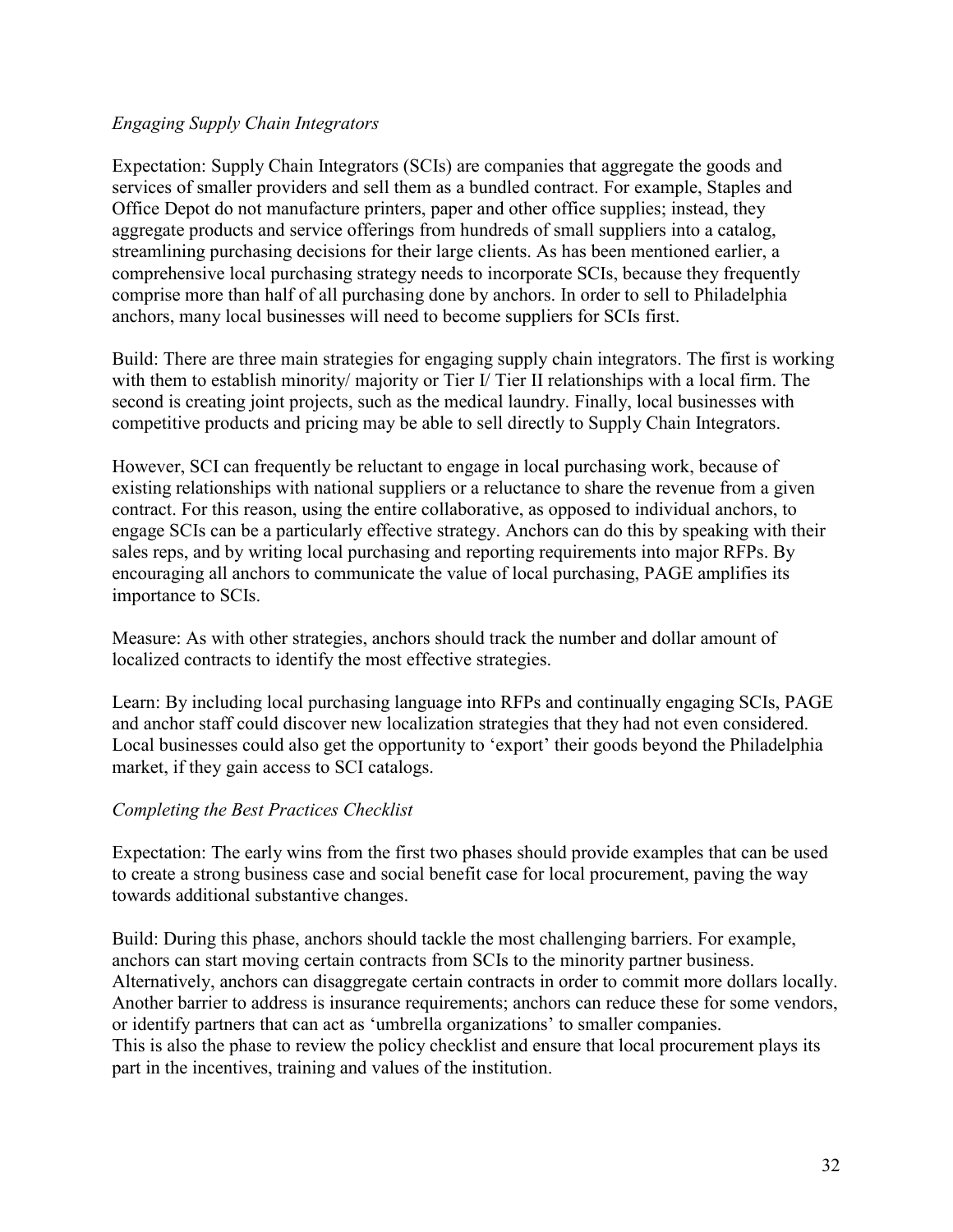Measure and Learn: The policy indicator developed during the first phase should guide assessment of institutional progress at each stage. Additionally, the anchors should be tracking both the overall increase in local purchasing, as well as the rate at which it is growing, in order to pinpoint particularly successful policies.

## **Lessons**

Following the Lean Startup methodology has helped Philadelphia Anchors for Growth and Equity achieve early wins and gain credibility with funders, stakeholders and supporters. This approach will be critical as the initiative grows and begins seeing both disappointments and results from attempting various localizations strategies. The following are the key lessons from the early stages of PAGE:

- Clearly and credibly defining the value of a local purchasing initiative in terms of dollars and jobs created was the spark needed to catalyze PAGE. The sound methodology of the City Controller's 2015 report convinced anchors and funders to begin the conversation. The staff still uses the document, three years later.
- No local purchasing collaborative is alike. While best practices documents provide helpful guidance, each new initiative should start with an analysis that identifies their locale's unique assets and challenges.
- Anchors buy as much as half of all of their products and services with Supply Chain Integrators. Engaging SCIs is critical to any comprehensive local purchasing strategy.
- It is possible to secure early wins without expending many resources. Early meetings conducted by the City Controller yielded ideas, such as the medical laundry, and connection, such as the relationship between EMSCO Scientific and Thermo-Fisher Scientific, that helped produce early results that demonstrated the effectiveness of PAGE.
- When setting goals, it is important to distinguish between "vanity" metrics and actionable metrics, in order to determine the effectiveness of an initiative.
- Including experimentation into a collaborative enterprise's strategic plan ensures that as certain strategies fail, the overall initiative does not, ensuring resiliency.
- Clearly outlining what the organization hopes to learn from each experiment ensures that every experiment adds to institutional learning and increases the chances of future success.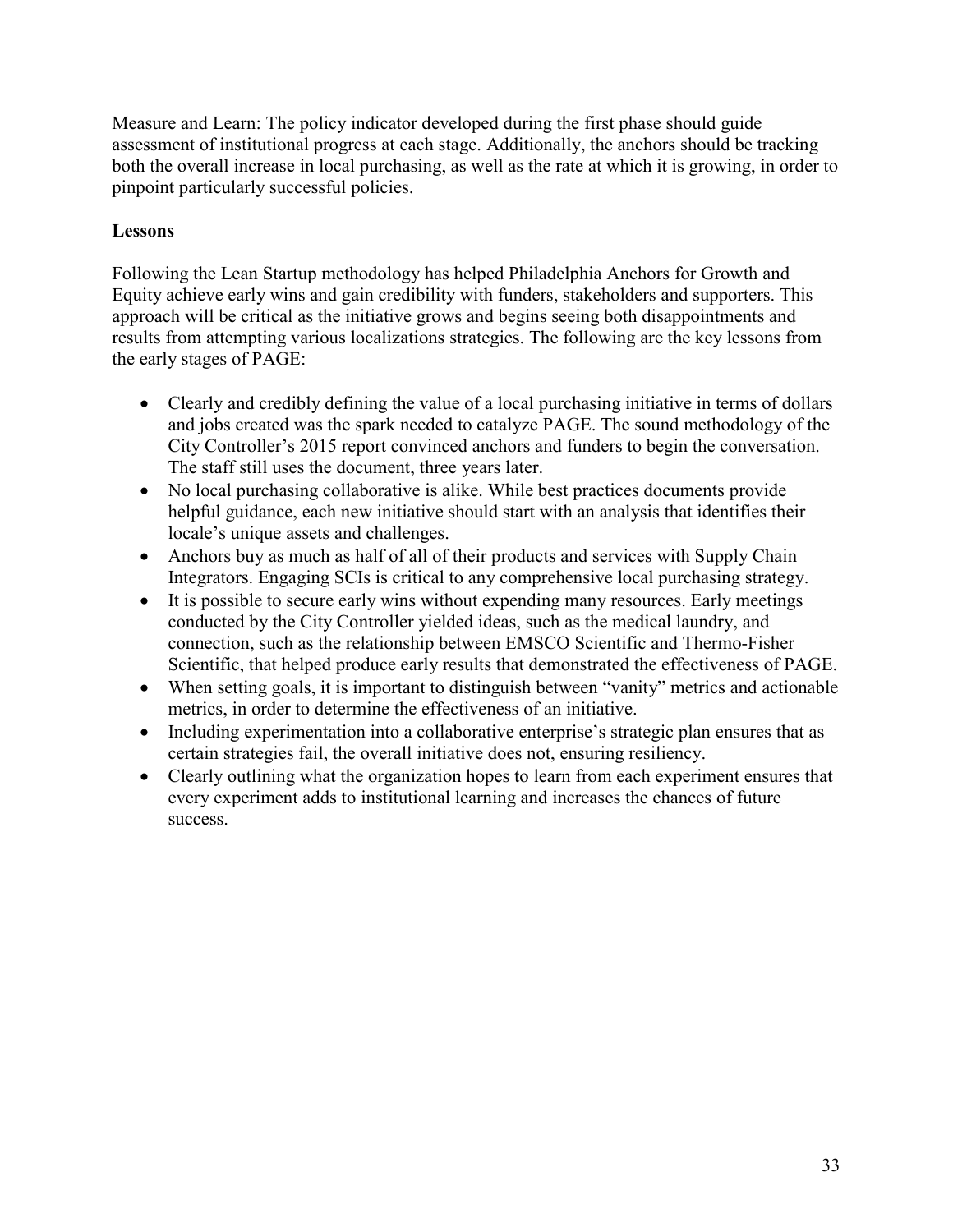## **References**

Andes, S., Hachadorian, J. Katz, B., Vey, J.S. (2017, May). *Connect to compete*: *How the University City-Center City innovation district can help Philadelphia excel globally and serve locally*. Retrieved from https://www.brookings.edu/

City of Philadelphia Office of Economic Opportunity. (2017). *Annual disparity study*. Retrieved from http://www.phila.gov/commerce/Documents/FY17%20Disparity%20Study.pdf

The Association of Independent Colleges and Universities of Pennsylvania. *The Philadelphia Area Collegiate Cooperative*. Retrieved from http://www.aicup.org/Collaboration/The-Philadelphia-Collegiate-Cooperative

Blank, S. (2013). Why the lean start-up changes everything. *Harvard business review*, *91*(5), 63- 72.

The Chamber of Commerce for Greater Philadelphia. *Supplier Network Series*. Retrieved from http://chamberphl.com/programs-and-events/professional-development/supplier-network

Chicago Anchors for a Strong Economy. (2016). *2016*: *A Year in Review*. Retrieved from http://www.worldbusinesschicago.com/2016-year-review/

Jones, Janelle. (2017, February 13). *The racial wealth gap*: *How African-Americans have been shortchanged out of the materials to build wealth*. Economic Policy Institute. Retrieved from https://www.epi.org/blog/the-racial-wealth-gap-how-african-americans-have-been-shortchangedout-of-the-materials-to-build-wealth/

Khandros, Mariya. (2018, April 24). *Anchor procurement initiative*: *A cross-sector approach to business growth and job creation*. Retrieved from http://economyleague.org/providinginsight/regional-direction/2018/04/24/anchor-procurement-initiative-a-cross-sector-approach-tobusiness-growth-and-job-creation

Kim Burnett Consulting. (2013). *Advancing local anchor procurement strategies: Early findings and next steps for the field*. Retrieved from https://community-wealth.org/content/advancinglocal-anchor-procurement-strategies-early-findings-and-next-steps-field-0

Mott, Amanda. (2013, October 25). *Penn IUR and Executive Vice President host power of eds and meds panel discussion*. Retrieved from https://penntoday.upenn.edu/news/penn-iur-andexecutive-vice-president-host-power-eds-and-meds-panel-discussion

Office of the Philadelphia City Controller (2014, January). *Survey of the current and potential impact of local procurement by Philadelphia anchor institutions*. Retrieved from https://community-wealth.org/content/survey-current-and-potential-impact-local-procurementphiladelphia-anchor-institutions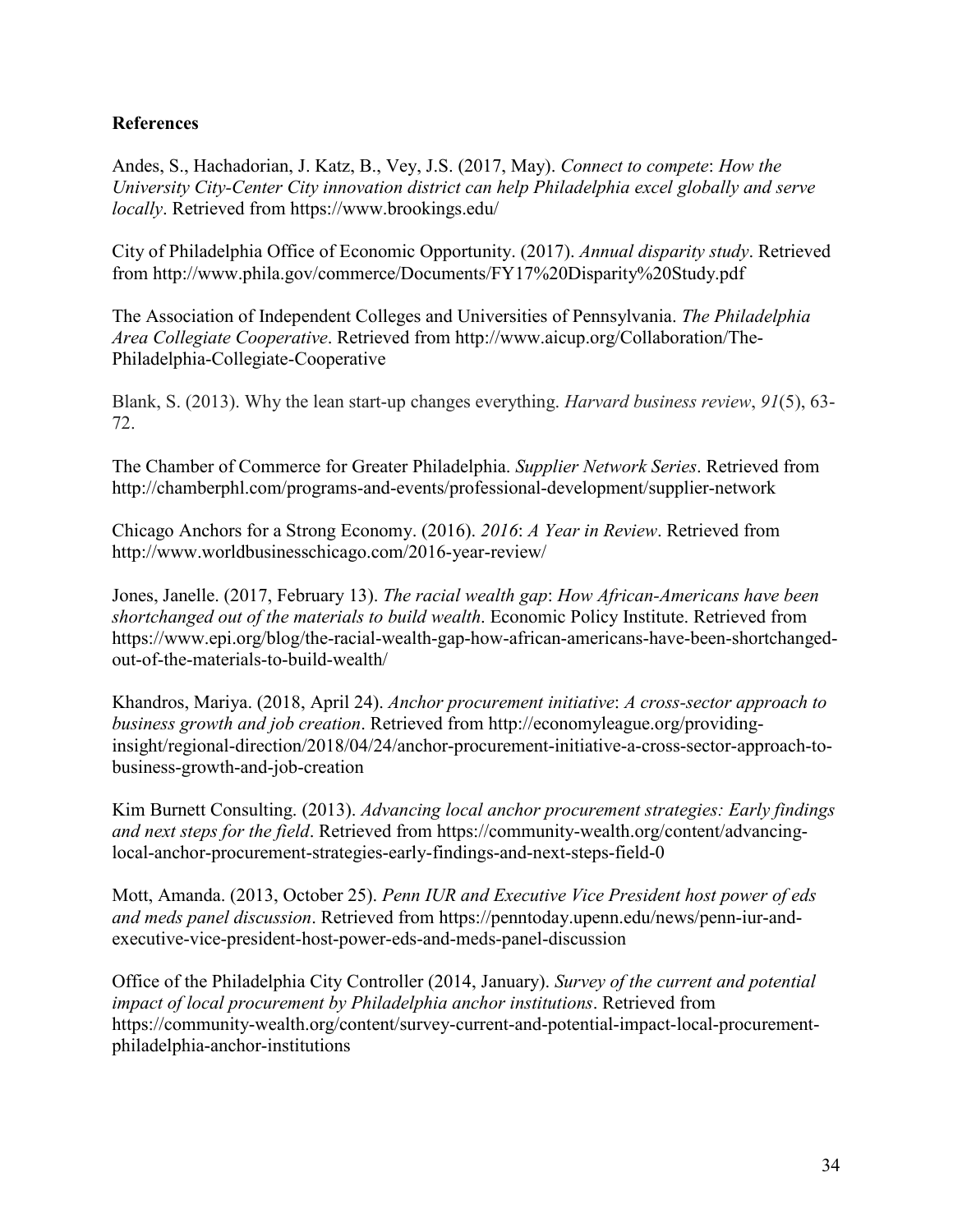Office of the Controller. (2015, April). *Anchoring our local economy: Developing a local procurement strategy for Philadelphia's higher education and healthcare institutions*. Retrieved from http://economyleague.org/uploads/files/479178214582107859-anchorinitiativemanufacturingjobsroadmap-2015.pdf

Patten, Eileen. (2016, July 1). *Racial, gender wage gaps persist in U.S. despite some progress*. Retrieved from: http://www.pewresearch.org/fact-tank/2016/07/01/racial-gender-wage-gapspersist-in-u-s-despite-some-progress/

The Pew Charitable Trust. (2017). *Philadelphia 2017: The State of the City.* Retrieved from https://www.pewtrusts.org/en/research-and-analysis/reports/2017/04/philadelphia-2017

Ries, Eric. (2011, September 13). The lean startup: How today's entrepreneurs use continuous innovation to create radically successful businesses. New York, NY: Crown Business.

Romero, L. (2016, April 27). *Report: Philly's Poverty Problem Isn't Going Away.* Retrieved from: https://philly.curbed.com/2016/4/27/11510912/philly-poverty-rate-increasing

Sapatkin, Don. (2016, May 9). *South Philly center combines health, literacy, recreation*.. Retrieved from: http://bit.ly/1rI7fPq

Sustainable Business Network of Greater Philadelphia. (2011). *Taking care of business*: *Improving Philadelphia's small business climate*. Retrieved from http://media.philly.com/documents/SBN+Taking+Care+of+Business.pdf

Uzialko, A. (2016, May 15). The State of Small Business: Pennsylvania. *Business News Daily.*  Retrieved from http://www.businessnewsdaily.com/9101-doing-business-in-pennsylvania.html